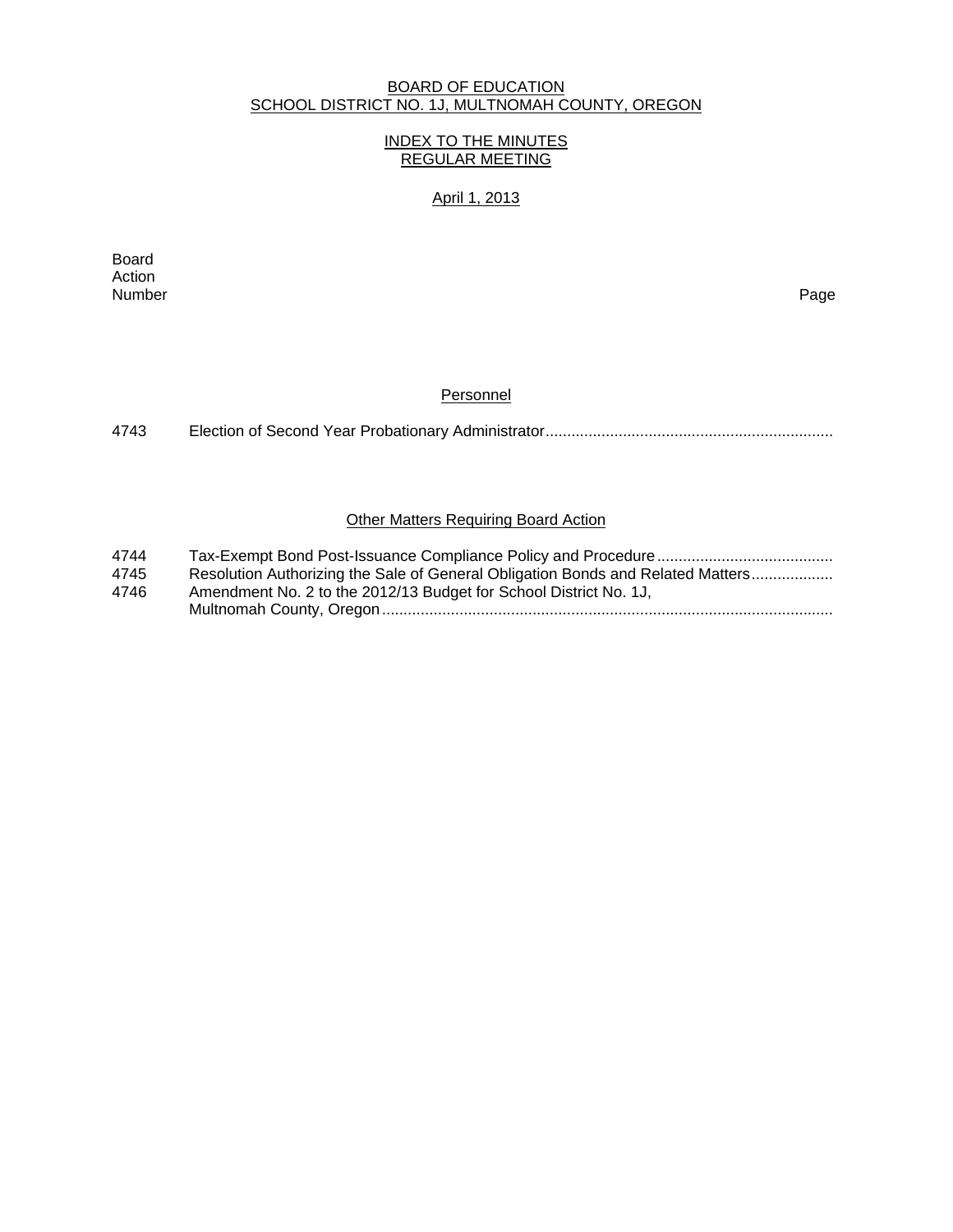## OFFICE OF THE BOARD OF EDUCATION SCHOOL DISTRICT NO. 1J, MULTNOMAH COUNTY, OREGON BLANCHARD EDUCATION SERVICE CENTER PORTLAND, OREGON

The Study Session of the Board of Education came to order at 6:02pm at the call of Co-Chair Greg Belisle in the Board Auditorium of the Blanchard Education Service Center, 501 N. Dixon St, Portland, Oregon.

There were present: Pam Knowles

Ruth Adkins Bobbie Regan - *absent* Trudy Sargent Martin Gonzalez, Co-Chair Matt Morton Greg Belisle, Co-Chair

Alexia Garcia, Student Representative

**Staff** 

 Carole Smith, Superintendent Caren Huson-Quiniones, Board Senior Specialist

### **PARTNERSHIP RECOGNITION**

Lolenzo Poe, Chief Equity Officer, honored Community Education Partners (CEP). CEP assists in addressing PPS critical issues. They are community advocates who come together around a single issue. Melissa Goff, Executive Director of Teaching and Learning, and Tammy Jackson, Student Services Program Director, stated that PPS is committed to changing the outcomes in terms of student discipline and CEP has been instrumental in shaping changes to the PPS Discipline Policy and holding us accountable. Ms. Jackson introduced Will Full from CEP. Mr. Fuller stated that it was a true partnership with PPS and thanked the principals of the schools who were very dedicated people. Co-Chair Belisle introduced each partner and presented them with a plaque: Community and Parents for Public Schools, All Hands /Raised, Latino Network, Resolutions Northwest, Urban League of Portland, IRCO Africa House, Stand for Children, Portland Parent Union, and Youth Right and Justice.

### **PUBLIC COMMENT**

Will Fuller stated that he was the CPPS representative to CEP and that ending disparity with people of color, in terms of exclusionary discipline, was an urgent issue. The District needs to learn from those most knowledgeable. Disparities remain unacceptably high and the current disciplinary system hurts low income people of color the most, and that needs to change. CPPS shares a sense of urgency with PPS and asked the District to honor the voice of the families most affected.

Sheila Warren, founder of the Portland Parent Union (PPU), reported that they have been a part of CEP for 10 years. She has seen little support from the PPS Board in her community and no partnership has been established with the Board. PPU sees no support for the families who have been impacted the most by PPS decisions. Visiting PPU meetings does not seem to be a priority of PPS. PPU could teach the District if the District would just open their heart and sit down and talk to them. PPS does not know their story.

Jamila Myrick stated that her 12-year old began school in Head Start and it has been a battle ever since she began attending PPS. Her daughter has been to seven different PPS schools, and it all began when she was expelled from kindergarten. Now she is in Open Meadow and feels comfortable there. All the trouble began when she started school with PPS.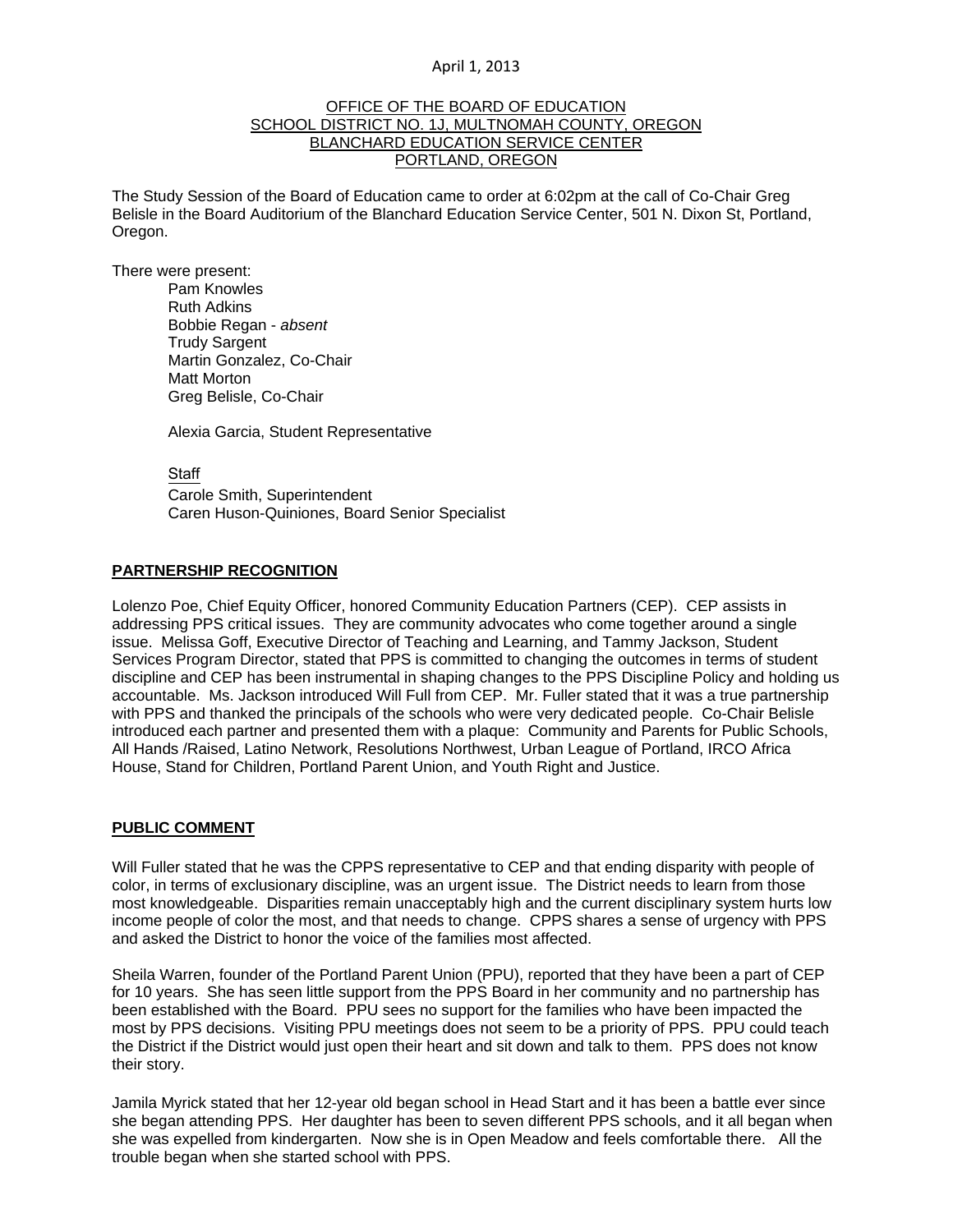Ana Meza, member of the Multnomah County Youth Commission, spoke on the issue of youth violence. Restorative Justice was one program that can be used against violence. She asked the Board to please look at the recommendation from the Youth Commission and to take them seriously. We need to work together on this.

Jenny Richardson stated that we can start a change by not ranking our children. Children who end up at the bottom of rankings are vulnerable and that leads to bullying by those students at the top. She spoke of the affects this has had on her family; she believes her family is being treated differently since she has spoken out on this issue.

## **LEGISLATIVE UPDATE**

Representative Jules Bailey, from House District 42. shared information on what has been happening at the state capitol. Education is high on the list of issues and he spoke on the proposed state budget for education. Mr. Bailey asked the Board to keep the urgency and pressure on the state legislature and to communicate with legislators.

Director Sargent asked if there was a separate measure about urban renewal districts. Mr. Bailey responded that it was a separate measure with broad support for it.

Jim Green, Deputy Executive Director of OSBA, reviewed PERS and understanding the nature of the challenge. PERS is one of the most complex and legalistic retirement plans and he knows the challenge the District will face with the upcoming PERS rates. Mr. Green distributed a handout on reform principles and explained how PERS works.

Director Adkins questioned if OSBA has done an analysis on the affect the reform will have on retirees. Mr. Green responded that they have done some initial analysis; if you took the money match at 4% instead of 8%, that would have a huge impact on a person's IAP and could total a 32% reduction in retirement benefits. That is not adequate for someone who has planned for 30 years.

Director Sargent mentioned that she had heard rumors about a CTE bill. David Williams, Government Relations Director, responded that there were a couple bills at the State level on CTE.

Director Knowles provided an overview of her trip to Washington D.C. with the Council of Great City Schools. Director Williams was also on that trip and prepared her for the Legislative Conference. There was much discussion around sequestration, early childhood learning, common core state standards, school improvement grants, curriculum, and gun violence.

### **IMPROVING DISCIPLINE EQUITY**

Tammy Jackson provided a PowerPoint presentation and stated that staff was working to improve our transparency and evenness of positive behavior modification in schools. Fewer students are being excluded in all racial groups. Improvements are greater for some groups of students than others. Investments in student success includes: ensuring common goals of decreasing exclusion and eliminating disparity; positive behavior interventions and supports (PBIS) training for self-identified schools (36 of 85 currently active); evidenced based classroom management course; and developing restorative practices. We need to expand PBIS district-wide allocated resources to implement with fidelity; establish a central hearings officer; and improve the discipline data system.

Director Sargent commented that she was not overwhelmed in the difference in results between cohort and non-cohort schools and questioned the investment of PBIS. Ms. Jackson responded that the cohort schools who were currently participating in PBIS started at a higher rate of exclusion. They are continuing to lower their rate of exclusion at a rate that is greater than non-cohort schools. We have not implemented PBIS with fidelity. Our greatest change will be in this academic year and the Board does not have that data yet. Director Sargent mentioned that the data was difficult to understand so more conversations were need on this topic.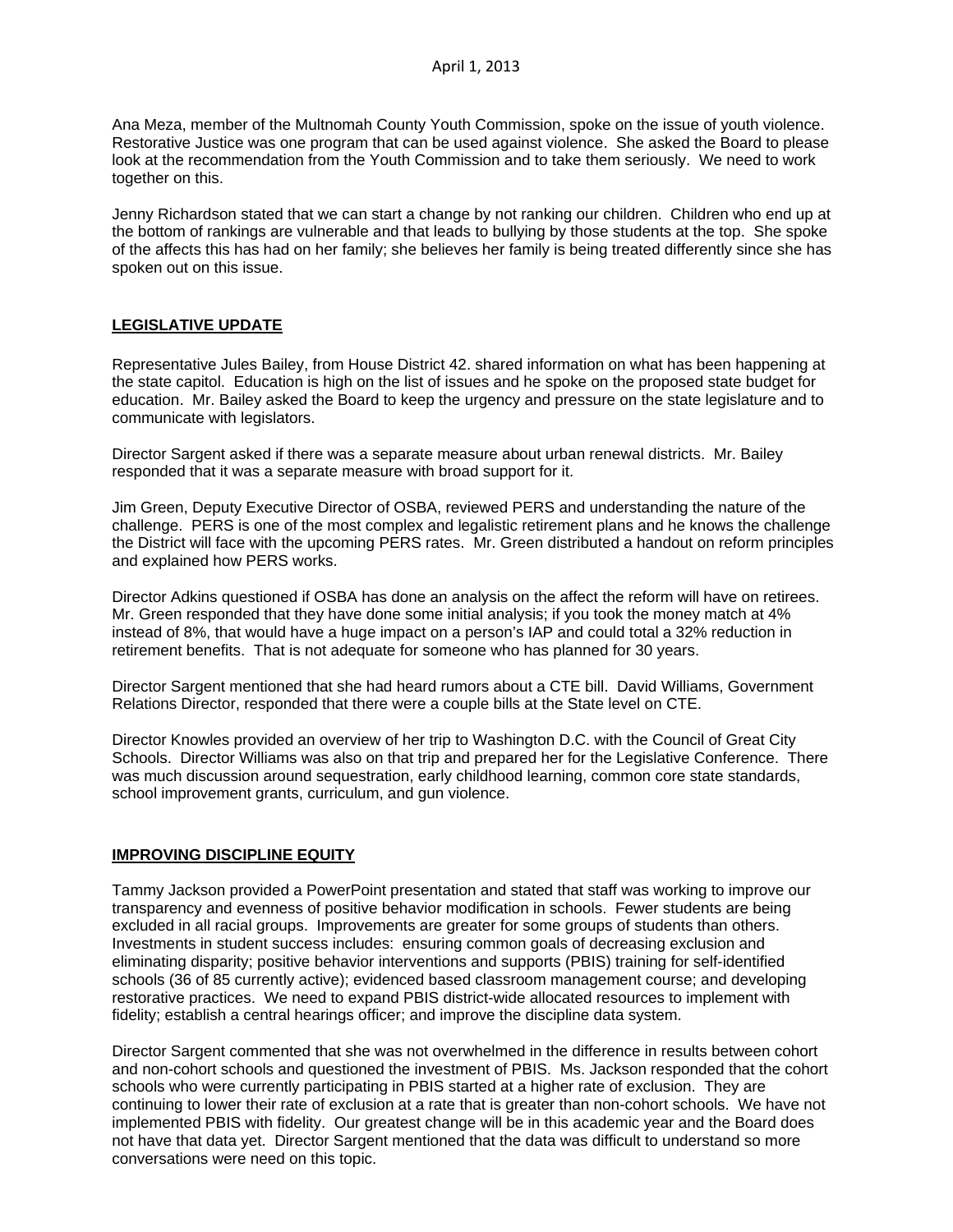Director Adkins asked if the District could hire a central hearings officer. Superintendent Smith responded that some of the items the Board is discussing will appear in the proposed budget. Director Adkins stated that the Board should look at another reaffirmation on the importance of this topic; we need to return to this and place urgency upon it. Director Sargent requested preliminary data for this year to determine any increase in investment.

## **2013-2014 BUDGET – PROGRAM OVERVIEW**

Melissa Goff provided an overview of teacher Professional Development, stating that the work is focused around the District's strategic plan and that the human touch was the most valuable element in education. We can use technology to our advantage. Proposed Learning Models and Supports include examining our model based upon the greatest impact to student learning and on what staff are saying they would like to receive. Staff wants to work together to grow our practice: equity, access, empowerment and success. It is recommended to maintain our high school instruction support for coaching. Budget implications would require doubling the general fund investment in culturally responsive new teacher mentor positions, and invest through Title IIA.

Student Representative Garcia asked if PD was determined in cooperation with the teachers union in developing topics. Ms. Goff responded yes, conversations occur once a month.

## **SECOND READING: POST BOND ISSUANCE POLICY**

Co-Chair Belisle indicated that this was a second reading of the Post Bond Issuance Policy. The proposed policy had been posted for public comment for 21 days, and no public comment was received.

### **CAPITAL BOND ISSUANCE**

David Wynde, Deputy Chief Financial Officer, mentioned that the Board reviewed this topic at their previous Study Session. The District's bond rating was AA2 and the bonds would be sold in two series.

### **2012-2013 BUDGET AMENDMENT NO. 2**

Mr. Wynde stated that the Board discussed this item at their previous meeting.

# **CAPITAL BOND OVERVIEW: DESIGN AND CONSTRUCTION**

Jim Owens, Executive Director of the Office of School Modernization, provided a PowerPoint presentation. Co-Chair Belisle stated that the District's communication to the public needs to be very clear on the various stages of design and construction. Mr. Owens responded that there would be signage around the sites as construction begins, and we will communicate with the public prior to any construction.

# **ADJOURN**

Co-Chair Belisle adjourned the meeting at 9:05pm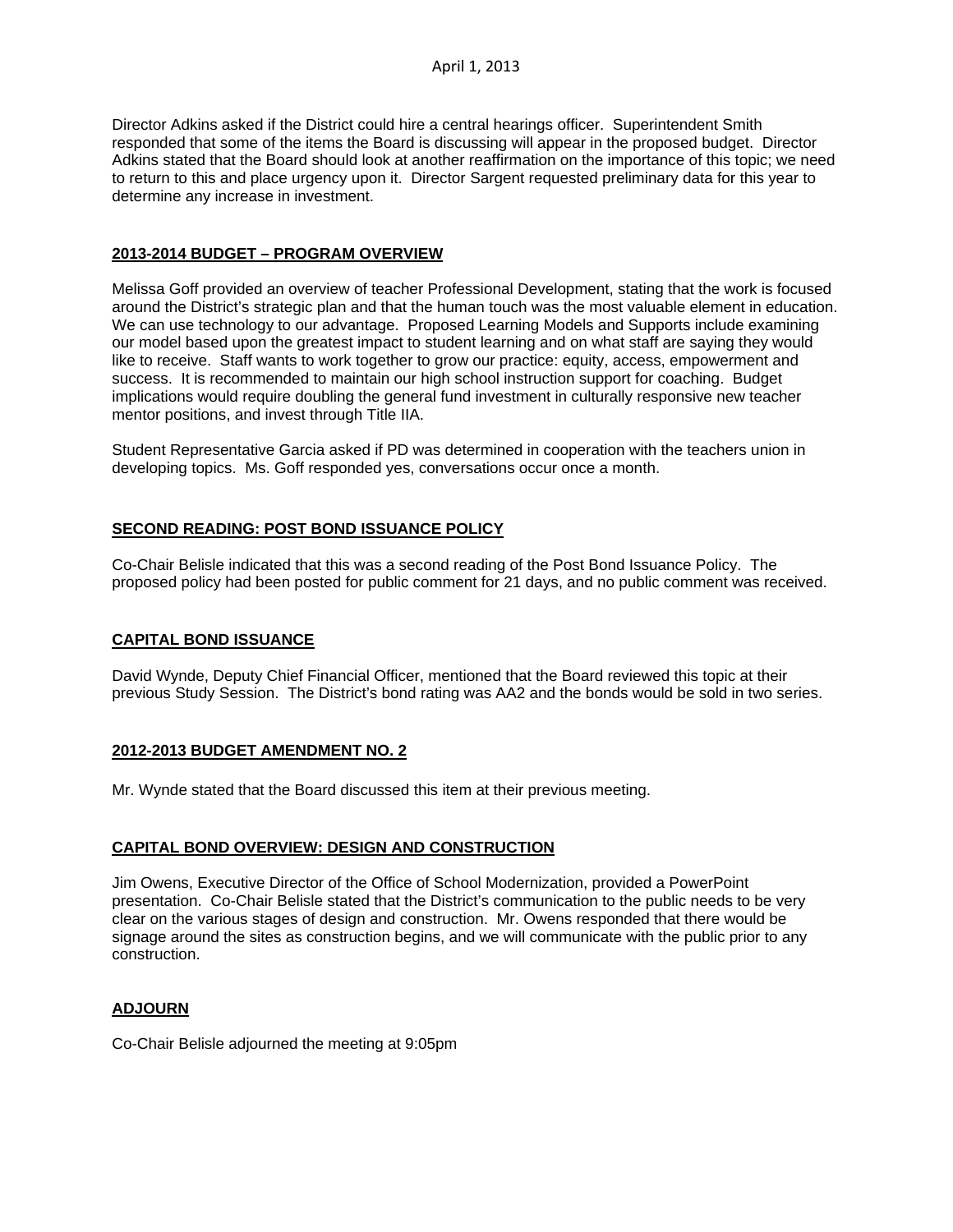# **Personnel**

The Superintendent RECOMMENDED adoption of the following item:

### Number 4743

Director Knowles moved and Director Sargent seconded the motion to adopt the above numbered item. The motion was put to a voice vote and passed unanimously (vote: 6-yes, 0-no; with Director Regan absent and Student Representative Garcia voting yes, unofficial).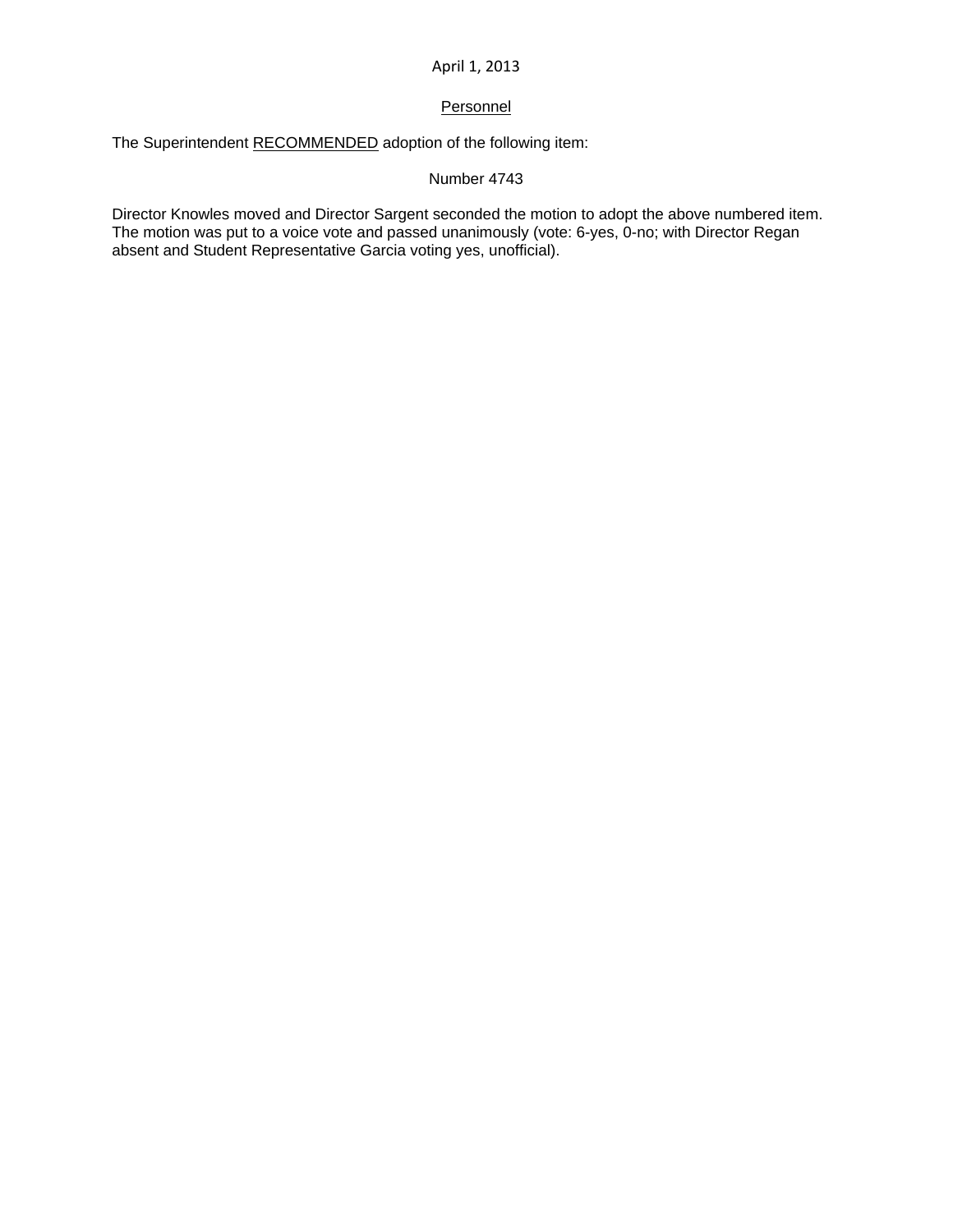## **RESOLUTION No. 4743**

## Election of Second Year Probationary Administrator

## **RECITAL**

On the advice of the Chief Human Resources Officer, the Superintendent recommends the following person serving in an administrative position is elected as a Second Year Probationary Administrator.

# **RESOLUTION**

The Board of Education accepts the Superintendent's recommendation and by this resolution hereby elects as a Second Year Probationary Administrator for the school year 2013-14 the following person, according to the employment terms and conditions set out in the standard District contract.

| <b>First</b><br>ll Last |       |        |  |  |
|-------------------------|-------|--------|--|--|
| Korinna                 | Wolfe | 017743 |  |  |

*S. Murray*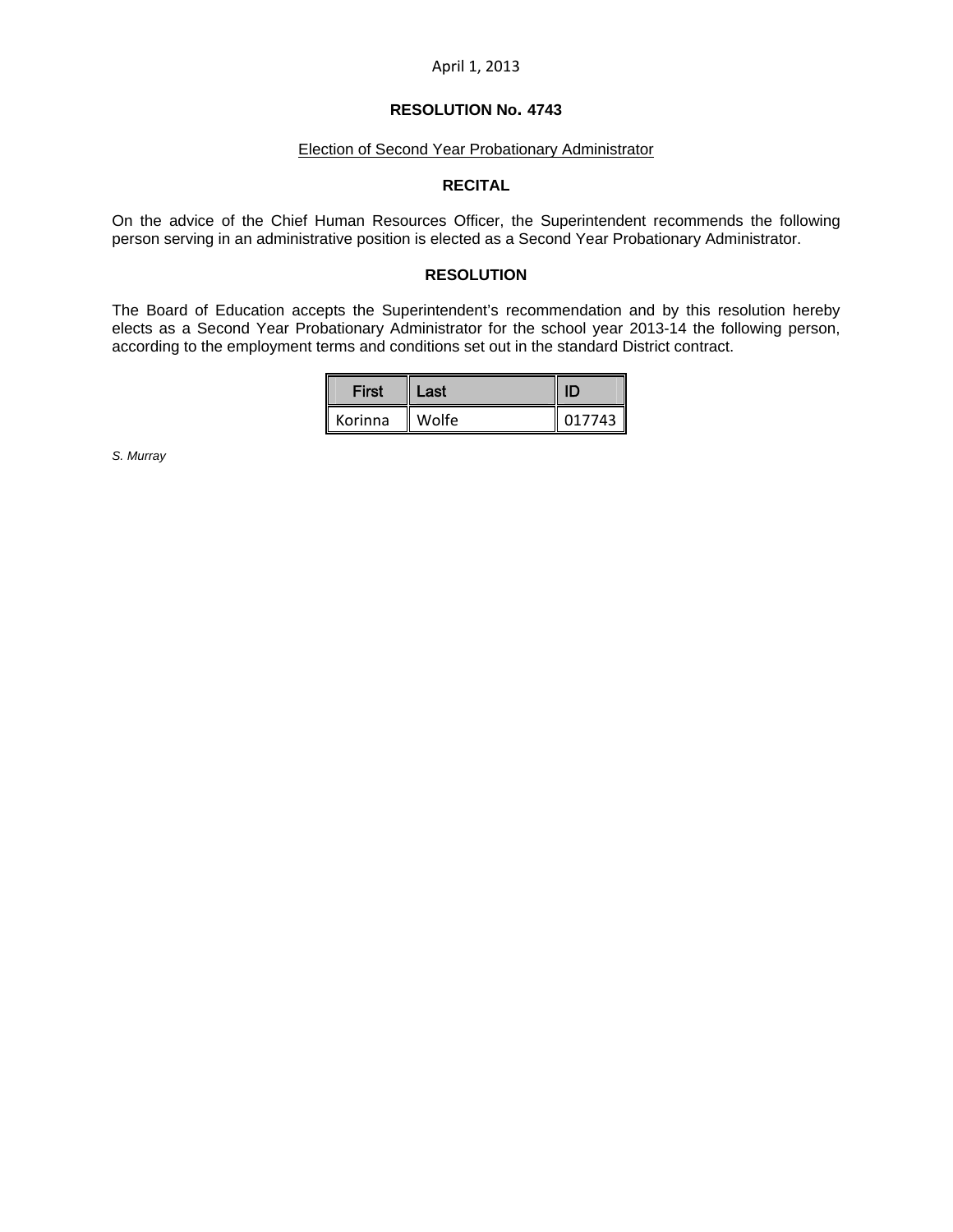## Other Matters Requiring Board Action

The Superintendent RECOMMENDED adoption of the following items:

### Numbers 4744 through 4746

During the Committee of the Whole, Director Gonzalez moved and Director Sargent seconded the motion to adopt Resolution 4744. The motion was put to a voice vote and passed unanimously 6-0 (vote: 6-yes, 0-no, with Director Regan absent and Student Representative Garcia voting yes, unofficial).

During the Committee of the Whole, Director Knowles moved and Director Adkins seconded the motion to adopt Resolution 4745. The motion was put to a voice vote and passed unanimously 6-0 (vote: 6-yes, 0 no, with Director Regan absent and Student Representative Garcia voting yes, unofficial).

During the Committee of the Whole, Director Sargent moved and Director Gonzalez seconded the motion to adopt Resolution 4746. The motion was put to a voice vote and passed unanimously 6-0 (vote: 6-yes, 0-no, with Director Regan absent and Student Representative Garcia voting yes, unofficial).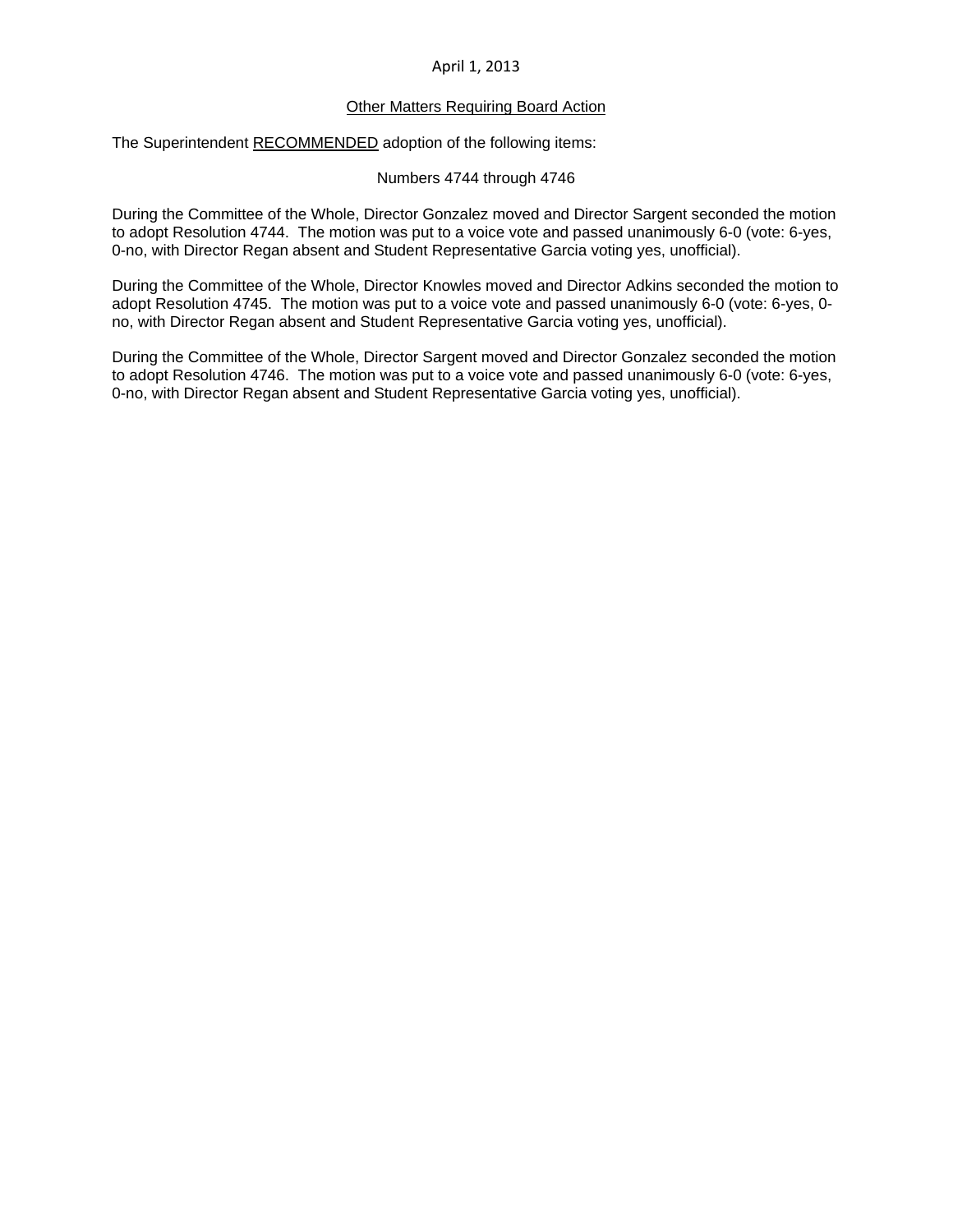### **RESOLUTION No. 4744**

### Tax‐Exempt Bond Post‐Issuance Compliance Policy and Procedure

## **RECITALS**

- A. In November 2012, voters authorized Portland Public Schools ("the District") to issue up to \$482 million of general obligation bonds to create effective, accessible and inclusive learning environments that help all students achieve through renovating/replacing facilities.
- B. To preserve the tax status of interest on tax-exempt obligations and to comply with applicable requirements of Federal tax law, the District should establish a policy requiring that appropriate procedures are followed at the time each Bond is issued and throughout the term of each Bond (until maturity or redemption).
- C. To ensure compliance with said policy, the District should also establish compliance procedures to ensure that:
	- 1) the District utilizes the proceeds of all issues of bonds, certificates of participation, bond anticipation notes, and tax and revenue anticipation notes (collectively referred to as "Bonds") in accordance with applicable Federal tax requirements, and
	- 2) complies with all other applicable Federal requirements with respect to outstanding Bonds.
- D. On March 11, 2013, staff presented the first reading to the Board of the attached Board Policy and the draft Administrative Directive.

## **RESOLUTION**

- 1. Be it therefore resolved that the Board of Education hereby adopts the Tax-Exempt Bond Post-Issuance Compliance Policy to comply with applicable requirements of Federal tax law.
- 2. Under the direction of the Superintendent, the Chief Financial Officer or designee is responsible for implementing the Tax-Exempt Bond Post-Issuance Compliance Policy and appropriate claim procedures consistent with Oregon law.

Policy and Legal References: 103(a) of the Internal Revenue Code and Part I, §148 and 1.148-3 of IRS Income Tax Regulations

*N. Sullivan*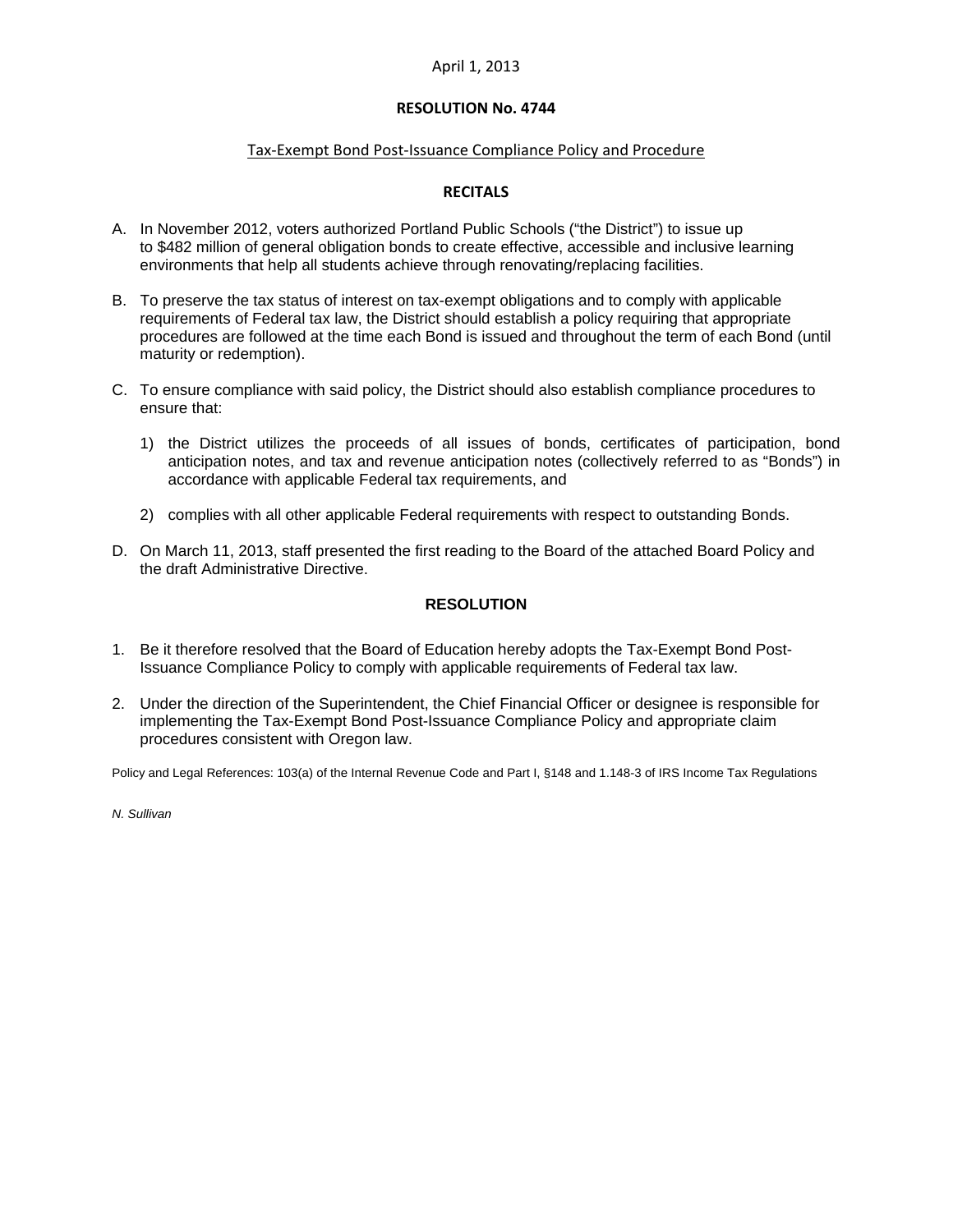## **RESOLUTION No. 4745**

## Resolution Authorizing the Sale of General Obligation Bonds and Related Matters

## **RECITALS**

- A. The Board of Directors of Portland Public Schools, Multnomah County, Oregon also known as Multnomah County School District 1J ("PPS") is committed to maintaining and preserving the useful life of its school buildings.
- B. PPS understands that its schools are the property and pride of all citizens of Portland, and are strong anchors needed for livable neighborhoods.
- C. The average age of PPS school buildings is 65 years old and they have received only minimal updates over time.
- D. PPS recognizes that the condition of its facilities has a direct impact on the ability of teachers to teach and students to learn and succeed.
- E. PPS is committed to all students having the same up-to-date technology, equipment and teaching approaches as students in schools with newer buildings so our students can compete for college and in the workplace.
- F. Due to inadequate state funding for schools, PPS has prioritized use of General Fund money for its core educational mission, resulting in deferral of major maintenance on its facilities, leading to secondary damage and increased facility costs.
- G. Capital dollars last made available in 1995 were fully expended years ago and that debt has been retired.
- H. In May, 2012 the Board adopted (by Resolution No. 4608) an update to the PPS Long Range Facilities Plan, which was the culmination of five months of work by PPS staff and an advisory committee that provided a community voice for the planning process. The updated plan evaluates the adequacy of existing educational facilities, plans for future capital facilities spending and addresses how the student population will be housed over the next 10 years.
- I. In June, 2012 a proposal to rebuild schools and update learning environments for students was developed and refined by community input.
- J. At meetings in June and August, 2012, the Board determined that it would be appropriate to seek voter approval in November, 2012, for general obligation bonds to finance a program of capital investments in PPS schools that includes:
	- the full modernization or replacement of three high schools identified using high seismic risk and the need for major access upgrades as priority criteria;
	- the full modernization or replacement of Faubion School in partnership with Concordia University;
	- seismic and other building improvements: including seismic strengthening, replacement and seismically bracing roofs, roof replacements and accessibility improvements at a number of district schools;
	- educational facility improvements to improve grades 6-8 science classrooms with sinks and electrical outlets at as many as 39 schools;
	- repayment of \$45 million of existing capital debt; and
	- master planning the high school campuses not impacted by the major investment described above.
- K. In November of 2012 the voters of Portland Public Schools authorized Portland Public Schools (the "District") to issue up to \$482 million of general obligation bonds to improve schools with 67% of voters supporting this capital investment program.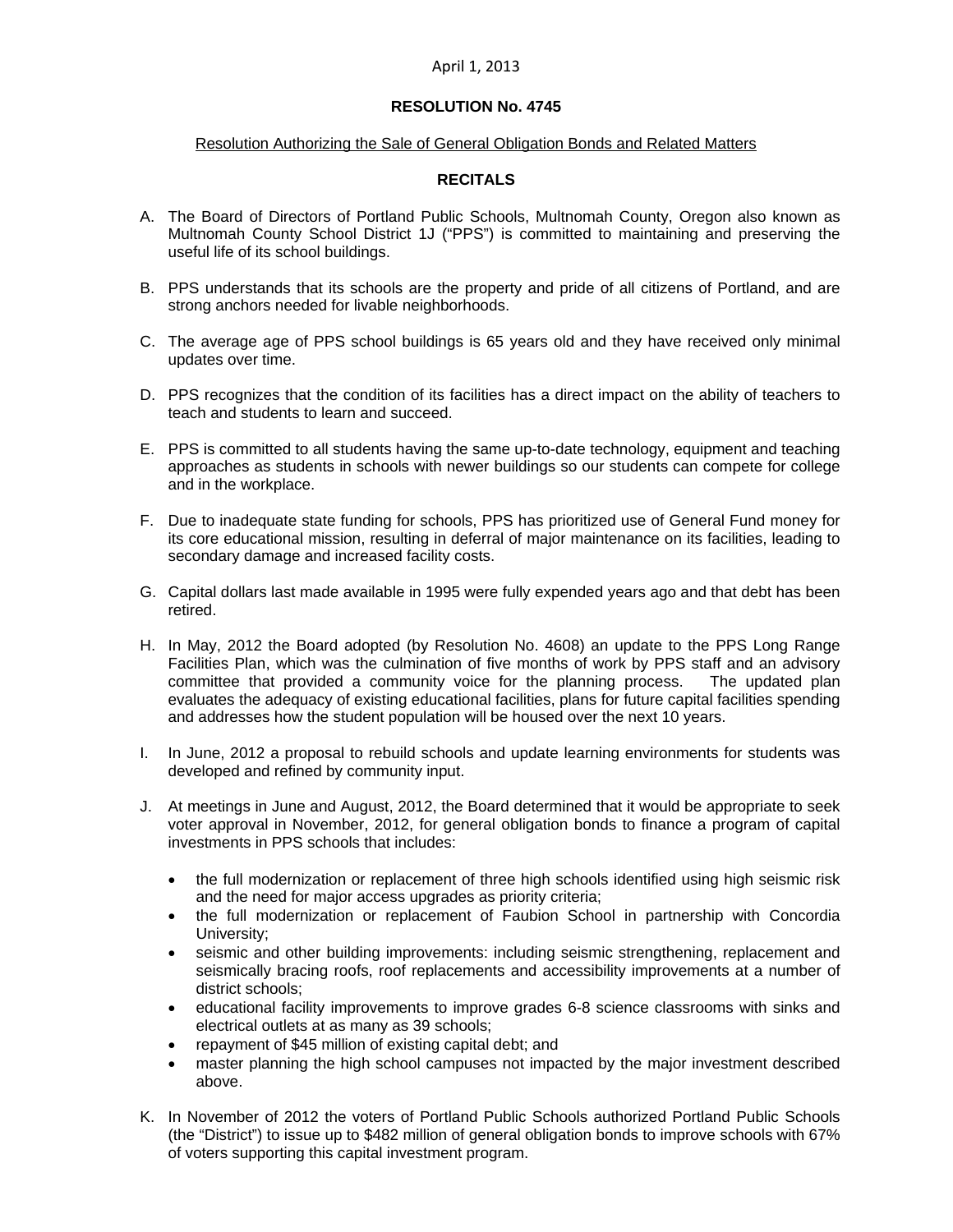L. It is now desirable to authorize the sale of up to \$165 million of the general obligation bonds that were approved by the voters in November of 2012 to begin to fund this capital improvement work in PPS schools.

## **RESOLUTION**

- 1. The Board of Education (the "Board") of the District hereby authorizes the issuance and sale of up to \$165 million in principal amount of general obligation bonds to pay for capital costs that are described in the ballot measure approved by the District's voters in November, 2012 (the "Capital Costs") and costs related to the general obligation bonds authorized by this resolution (the "Bonds").
- 2. The District's Chief Financial Officer or the person designated by the Chief Financial Officer to act under this resolution (each of whom is referred to in this resolution as a "District Official") may, on behalf of the District and without further action by the Board:
	- a. Sell and issue the Bonds in one or more series.
	- b. Participate in the preparation of, authorize the distribution of, and deem final any official statement or other disclosure documents relating to each series of the Bonds.
	- c. Establish the form, final principal amount, maturity schedule, interest rates, sale prices and discount, prepayment terms, payment terms and dates, and other terms of each series of Bonds.
	- d. Execute and deliver a bond declaration for each series of Bonds. The bond declaration for each series may specify the terms under which the series is issued, and may contain covenants for the benefit of Bond owners and any providers of credit enhancement for the Bonds.
	- e. Publish a notice of sale, receive bids and award the sale of each series of Bonds to the bidder complying with the notice and offering the most favorable terms to the District, or select one or more underwriters, commercial banks or other investors and negotiate the sale of any series of the Bonds with those underwriters, commercial banks or investors.
	- f. Undertake to provide continuing disclosure for each series of Bonds in accordance with Rule 15c2-12 of the United States Securities and Exchange Commission.
	- g. Apply for ratings for each series of Bonds, determine whether to purchase municipal bond insurance or obtain other forms of credit enhancement (such as the Oregon School Bond Guaranty Program) for each series of Bonds, enter into agreements with the providers of credit enhancement, and execute and deliver related documents.
	- h. Appoint paying agents and other service providers for the Bonds and negotiate the terms of and execute agreements with those service providers.
	- i. Determine whether each series of Bonds will bear interest that is excludable from gross income under the Internal Revenue Code of 1986, as amended, or is includable in gross income under that code. If a series bears interest that is excludable from gross income under that code, the District Official may enter into covenants to maintain the excludability of interest on that series of the Bonds from gross income.
	- j. If permitted by federal law, issue any series of Bonds as taxable bonds that are eligible for federal interest subsidies or tax credits, and enter into related covenants.
	- k. Sell and issue one or more series of the Bonds to provide interim financing for Capital Costs, enter into lines of credit or similar documents which permit the District to draw Bond proceeds over time, and issue Bonds to refund the Bonds that provide interim financing for the Capital Costs. Refunding Bonds described in this Section 2.0 to refund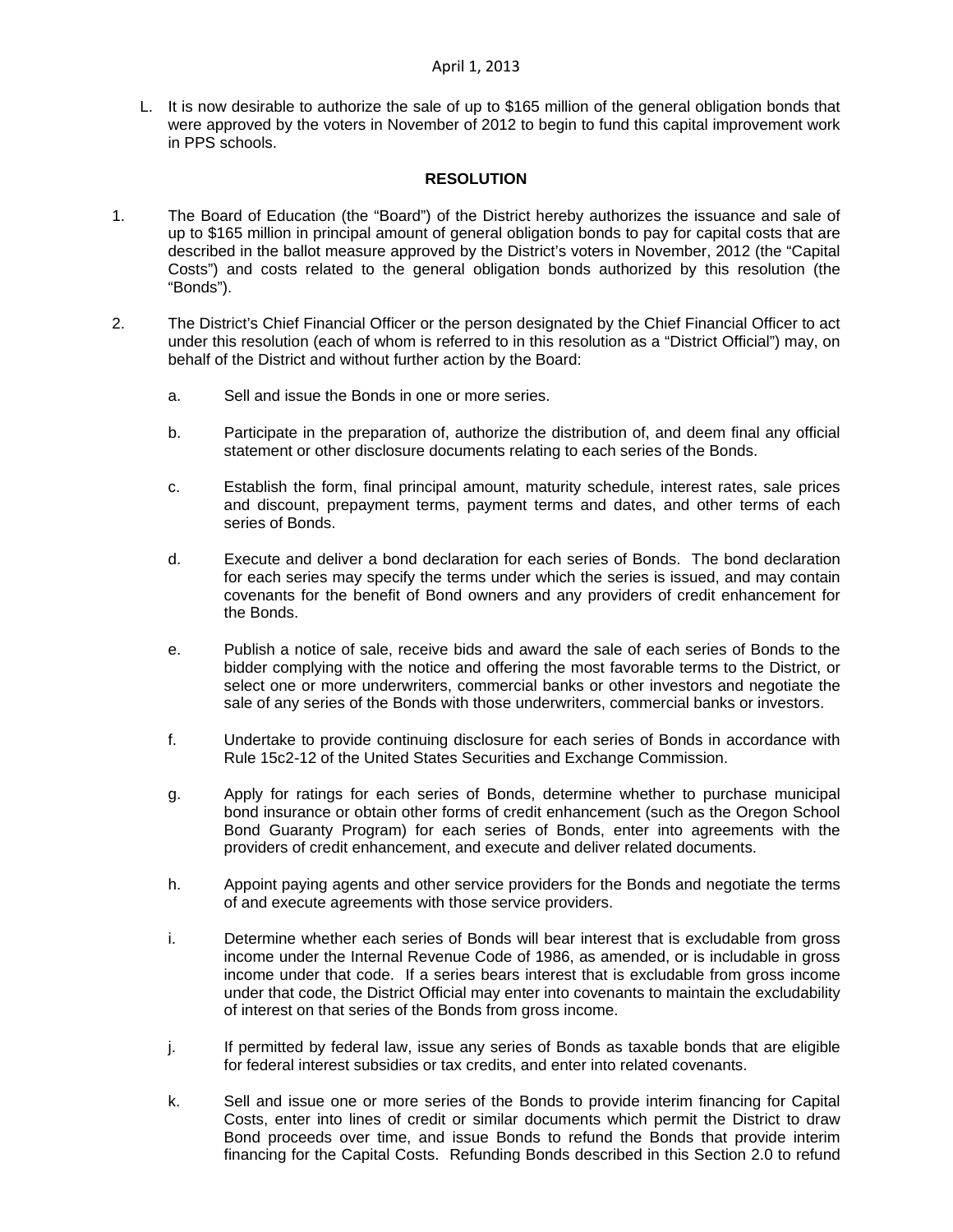Bonds shall not be subject to the limit in Section 1 on the principal amount of Bonds that are issued to pay for Capital Costs.

- l. To the extent permitted by the November, 2012 ballot measure, issue Bonds to refund previously issued obligations of the District, and take any related actions.
- m. Execute any documents and take any other action in connection with the Bonds which the District Official finds will be advantageous to the District.
- 3. The District hereby declares its official intent pursuant to Section 1.150-2 of the Federal Income Tax Regulations to use the proceeds of the Bonds to reimburse the District for Capital Costs that the District pays from its revenues. The District Official is hereby authorized to make additional reimbursement declarations on behalf of the District.

*N. Sullivan / D. Wynde*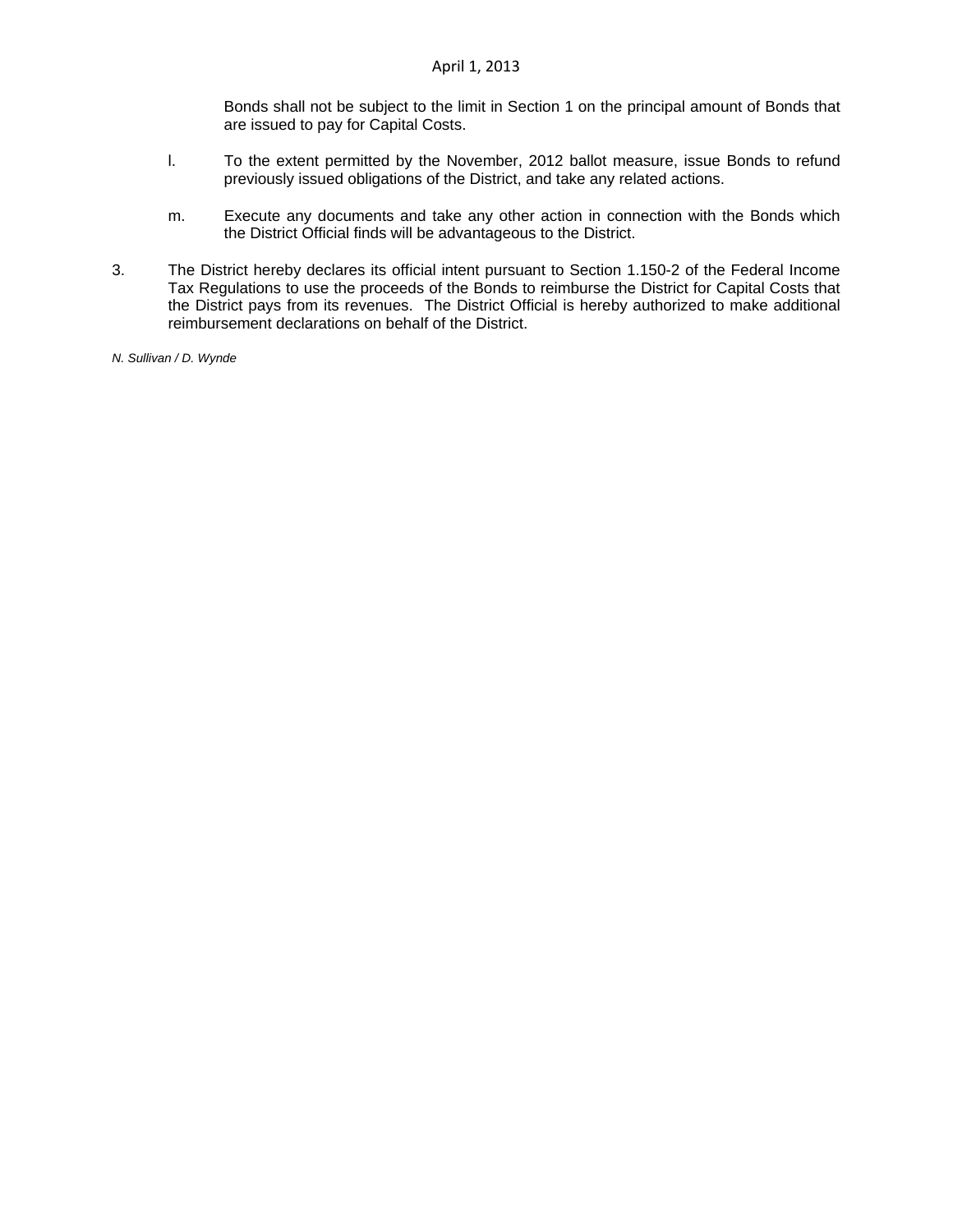## **RESOLUTION No. 4746**

## Amendment No. 2 to the 2012/13 Budget for School District No. 1J, Multnomah County, Oregon

## **RECITALS**

- A. On June 25, 2012 the Board, by way of Resolution No. 4619, voted to adopt an annual budget for the Fiscal Year 2012/13 as required under Local Budget Law.
- B. Board Policy 8.10.030-AD, "Budget Reallocations Post Budget Adoption," establishes the guidelines to ensure consistent and detailed communication on fiscal issues between the Superintendent and the Board of Education ("Board").
- C. Oregon Local Budget Law, ORS 294.471, allows budget changes after adoption under prescribed guidelines, which includes the provision that the budget may be amended at a regular meeting of the governing body.
- D. On January 28, 2013, by way of Resolution No. 4708, the Board amended the FY 2012/13 budget.
- E. Amendment No. 2 adjusts program allocations for funds to more accurately reflect intended expenditures, particularly in connection with the issuance of up to \$165 million of bonds under the recently voter-approved Portland Public Schools ("PPS") capital bond.
- F. In May, 2012 the Board adopted (by Resolution No. 4608) an update to the PPS Long Range Facilities Plan, which was the culmination of five months of work by PPS staff and an advisory committee that provided a community voice for the planning process. The updated plan evaluates the adequacy of existing educational facilities, plans for future capital facilities spending and addresses how the student population will be housed over the next 10 years.
- G. In June, 2012 a proposal to rebuild schools and update learning environments for students was developed and refined by community input.
- H. At meetings in June and August, 2012, the Board determined that it would be appropriate to seek voter approval in November, 2012, for general obligation bonds to finance a program of capital investments in PPS schools that includes:
	- 1) the full modernization or replacement of three high schools identified using high seismic risk and the need for major access upgrades as priority criteria;
	- 2) the full modernization or replacement of Faubion School in partnership with Concordia University;
	- 3) seismic and other building improvements: including seismic strengthening, replacement and seismically bracing roofs, roof replacements and accessibility improvements at a number of district schools;
	- 4) educational facility improvements to improve grades 6-8 science classrooms with sinks and electrical outlets at as many as 39 schools;
	- 5) repayment of \$45 million of existing capital debt; and
	- 6) master planning the high school campuses not impacted by the major investment described above.
- I. In November of 2012 the voters of Portland Public Schools authorized Portland Public Schools (the "District") to issue up to \$482 million of general obligation bonds to improve schools with 67% of voters supporting this capital investment program.
- J. On February 28, 2011 by way of Resolution No. 4416, The Board established Fund 450 GO Bonds and Fund 350 – GO Bonds Debt Service Funds.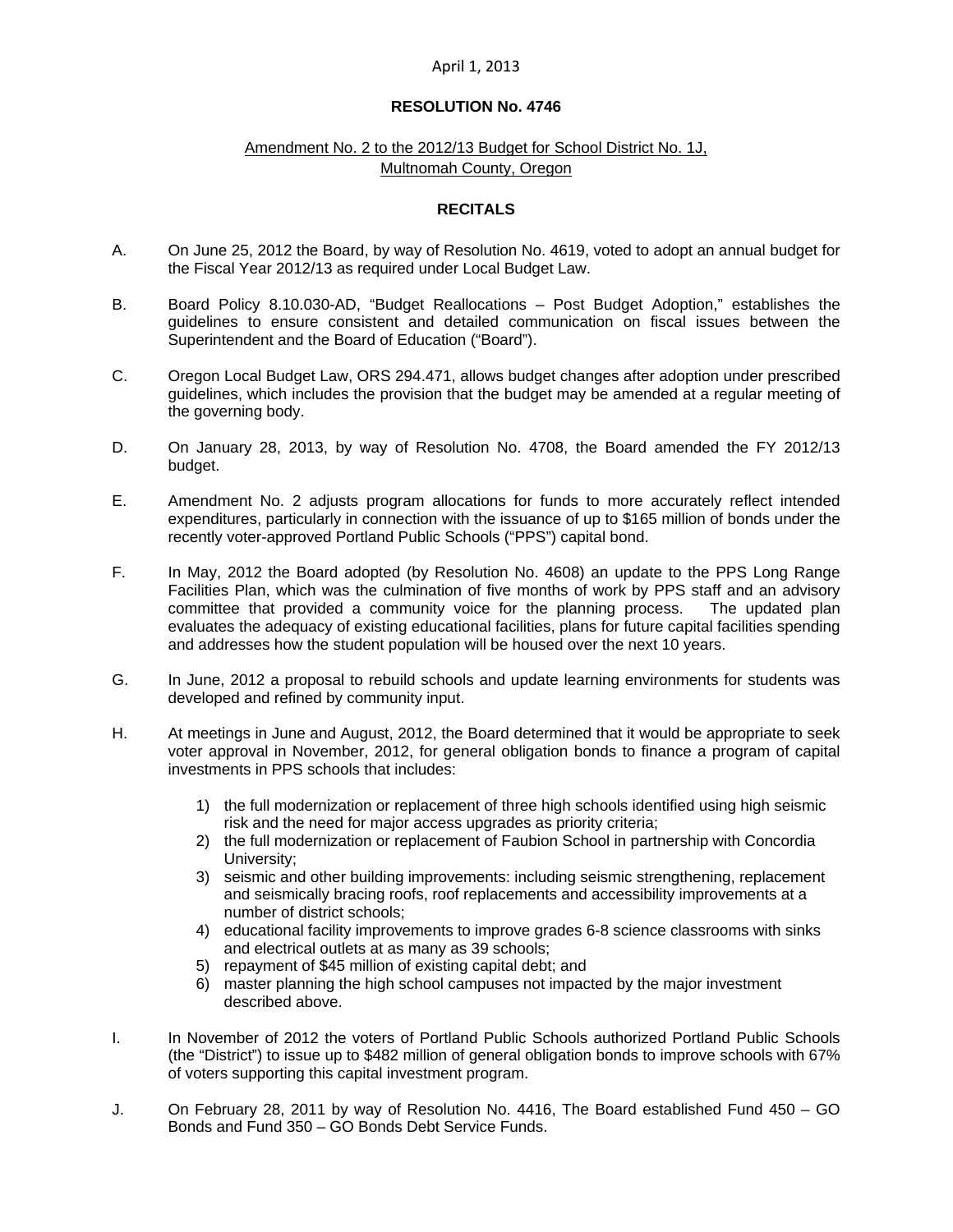K. Expenditures in three funds (Fund 450 – GO Bonds; Fund 305 – School Modernization Debt Service Fund; Fund 338 Facilities Capital Debt Service Fund) will be changed by more than 10% under this amendment. Local budget law requires a public hearing on these changes.

# **RESOLUTION**

1. Having held a public hearing on this amendment as required under local budget law, the Board hereby amends budgeted revenues and expenditure appropriation levels as summarized by Fund and Appropriation Level in Attachment A for the fiscal year beginning July 1, 2012.

*N. Sullivan / D. Wynde*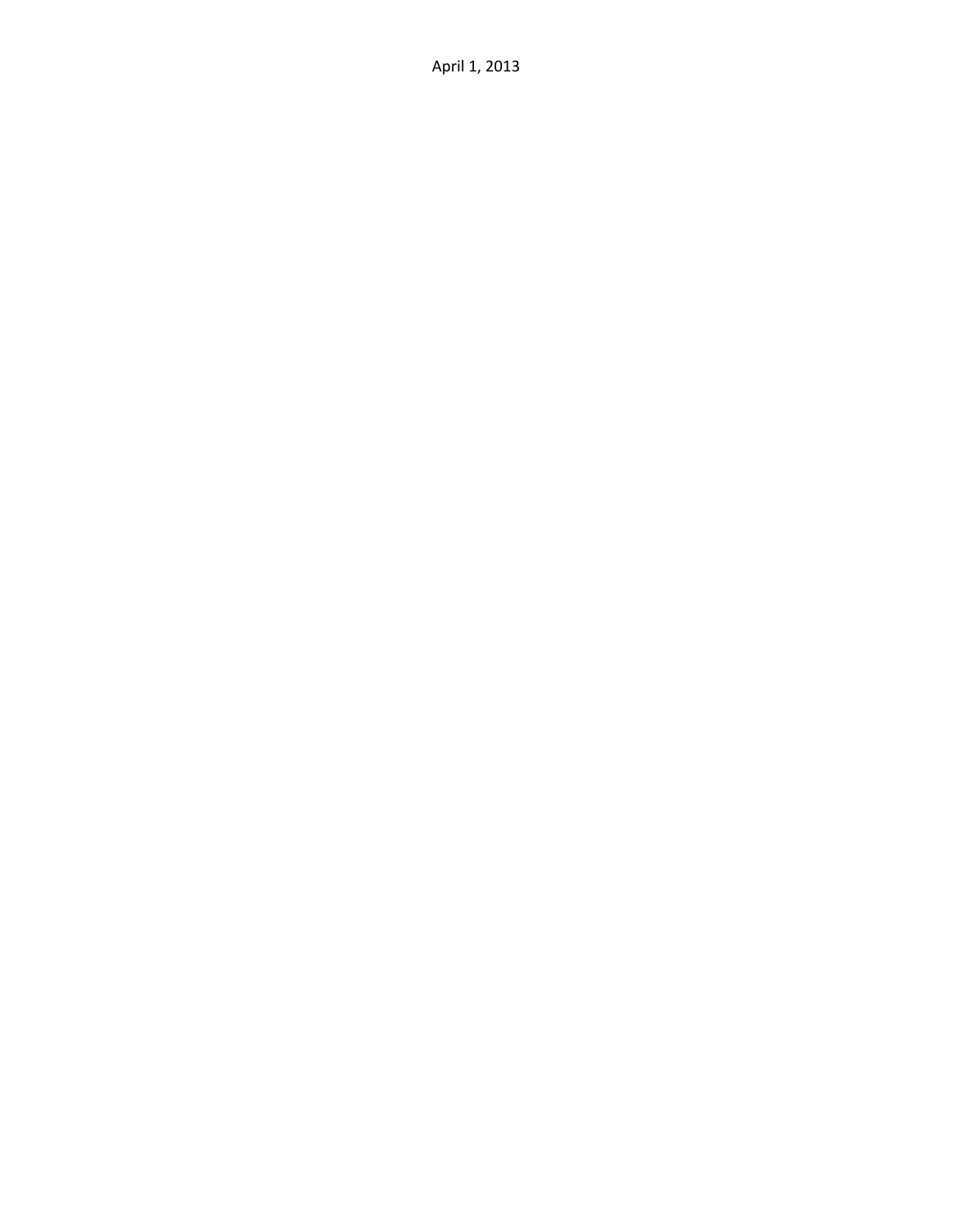| Fund 450 - GO Bonds                        | <b>Adopted</b><br><b>Budget</b> | <b>Amendment</b><br>#1   | <b>This</b><br><b>Amendment</b> | <b>Amendment</b><br>#2 |
|--------------------------------------------|---------------------------------|--------------------------|---------------------------------|------------------------|
| Resources                                  |                                 |                          |                                 |                        |
| <b>Beginning Fund Balance</b>              |                                 |                          |                                 |                        |
| <b>Local Sources</b>                       |                                 |                          |                                 |                        |
| Intermediate Sources                       |                                 |                          |                                 |                        |
| <b>State Sources</b>                       |                                 |                          |                                 |                        |
| <b>Federal Sources</b>                     |                                 |                          |                                 |                        |
| <b>Other Sources</b>                       |                                 | $\overline{\phantom{a}}$ | 165,000,000                     | 165,000,000            |
| <b>Total</b>                               | ۰                               | ٠                        | 165,000,000                     | 165,000,000            |
| Requirements                               |                                 |                          |                                 |                        |
| Instruction                                |                                 |                          |                                 |                        |
| <b>Support Services</b>                    |                                 |                          |                                 |                        |
| <b>Enterprise &amp; Community Services</b> |                                 |                          |                                 |                        |
| Facilities Acquisition & Construction      |                                 | -                        | 10,000,000                      | 10,000,000             |
| Debt Service & Transfers Out               |                                 |                          | 45,000,000                      | 45,000,000             |
| Contingency                                |                                 | -                        | 110,000,000                     | 110,000,000            |
| <b>Ending Fund Balance</b>                 |                                 |                          |                                 |                        |
| <b>Total</b>                               | ٠                               | ٠                        | 165,000,000                     | 165,000,000            |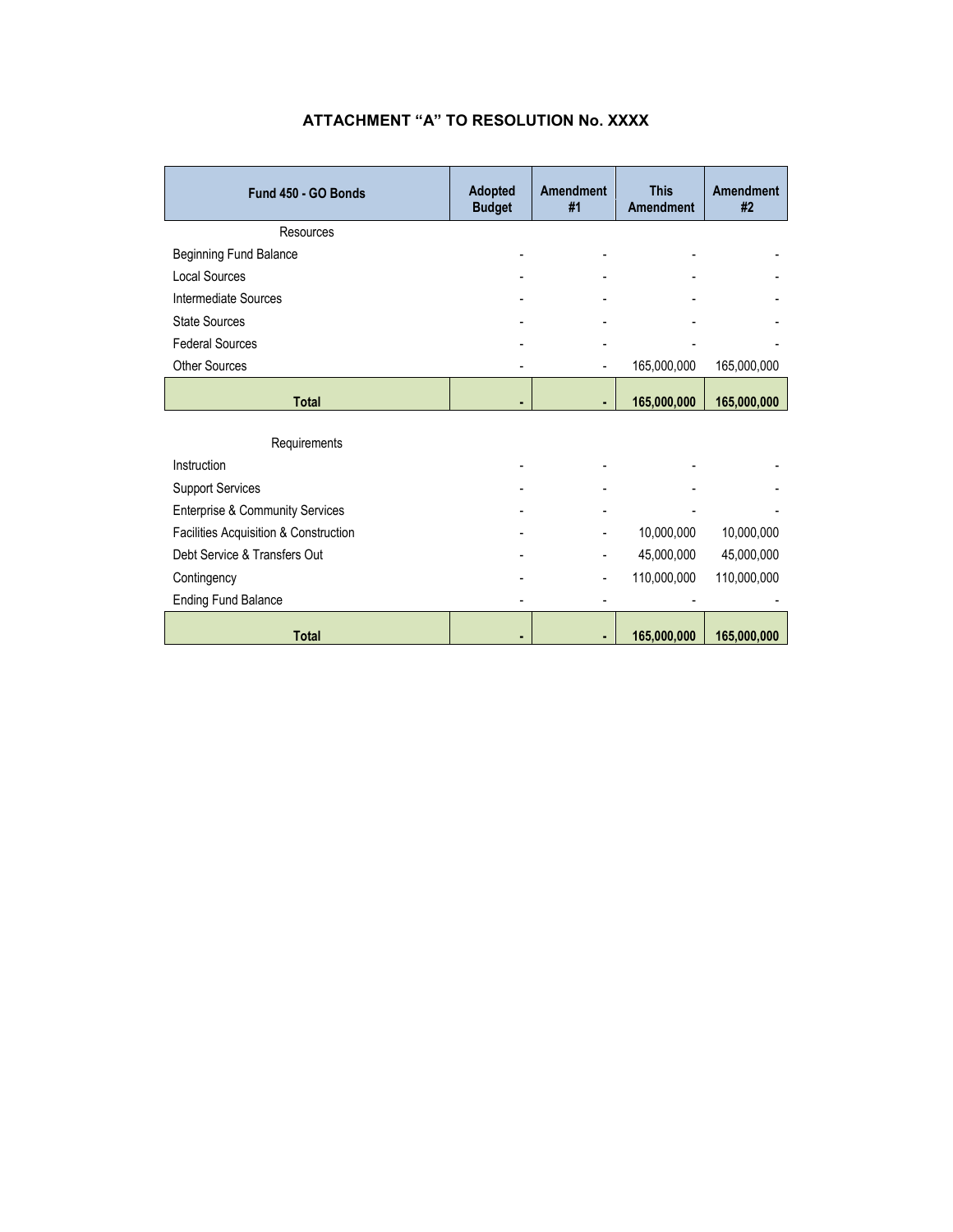| <b>Fund 305 School Modernization Debt Service</b><br><b>Fund</b> | <b>Adopted</b><br><b>Budget</b> | <b>Amendment</b><br>#1 | <b>This</b><br><b>Amendment</b> | <b>Amendment</b><br>#2 |
|------------------------------------------------------------------|---------------------------------|------------------------|---------------------------------|------------------------|
| Resources                                                        |                                 |                        |                                 |                        |
| Beginning Fund Balance                                           |                                 |                        |                                 |                        |
| <b>Local Sources</b>                                             |                                 |                        |                                 |                        |
| Intermediate Sources                                             |                                 |                        |                                 |                        |
| <b>State Sources</b>                                             |                                 |                        |                                 |                        |
| <b>Federal Sources</b>                                           |                                 |                        |                                 |                        |
| <b>Other Sources</b>                                             | 143,588                         |                        | 25,750,000                      | 25,893,588             |
| <b>Total</b>                                                     | 143,588                         | ä,                     | 25,750,000                      | 25,893,588             |
| Requirements                                                     |                                 |                        |                                 |                        |
| Instruction                                                      |                                 |                        |                                 |                        |
| <b>Support Services</b>                                          |                                 |                        |                                 |                        |
| <b>Enterprise &amp; Community Services</b>                       |                                 |                        |                                 |                        |
| Facilities Acquisition & Construction                            |                                 |                        |                                 |                        |
| Debt Service & Transfers Out                                     | 143,588                         |                        | 25,750,000                      | 25,893,588             |
| Contingency                                                      |                                 |                        |                                 |                        |
| <b>Ending Fund Balance</b>                                       |                                 |                        |                                 |                        |
| <b>Total</b>                                                     | 143,588                         | ٠                      | 25,750,000                      | 25,893,588             |